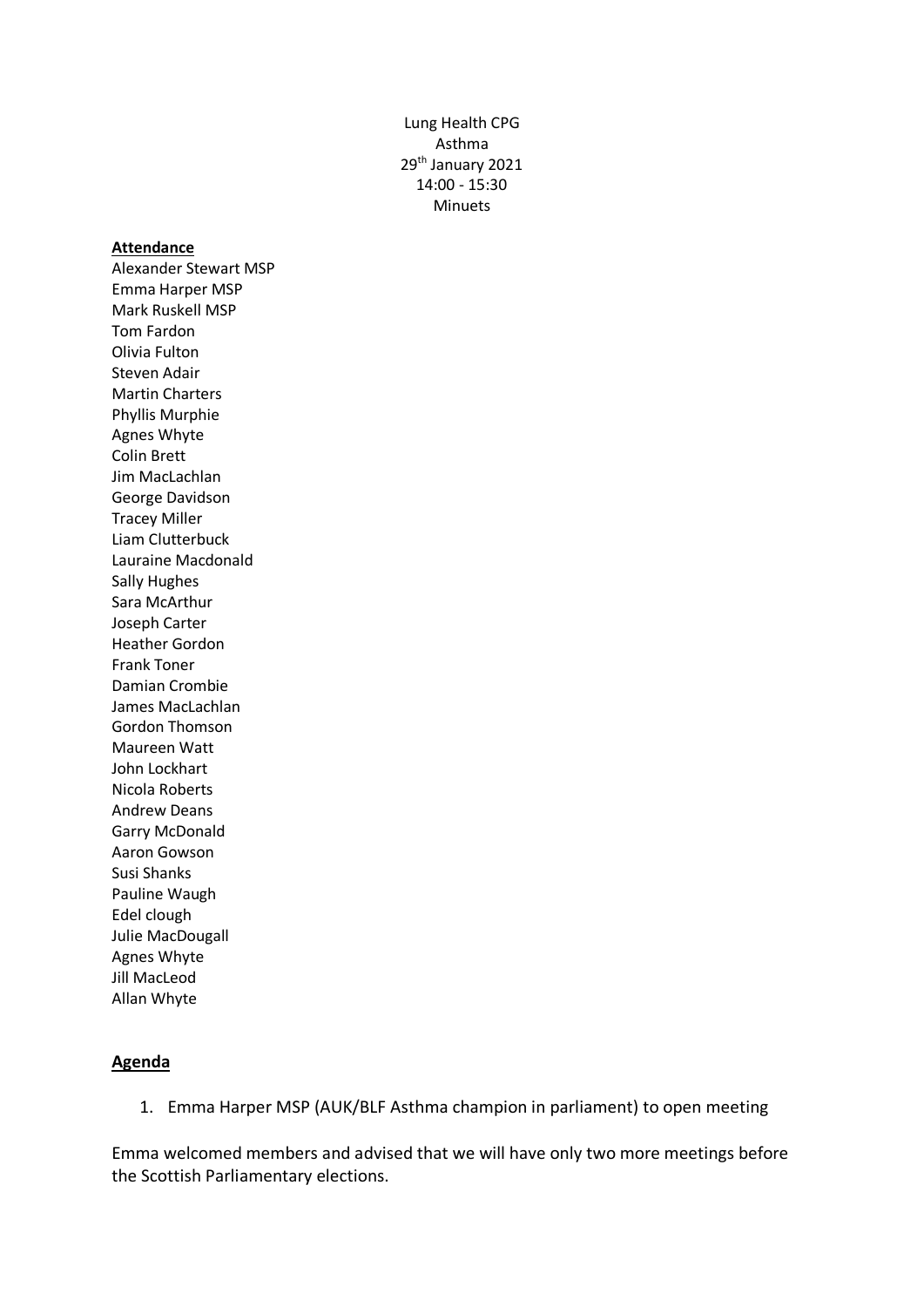2. Minuets of previous meeting

Approved: Proposed Joseph Carter and Seconded by: John Lockhart

3. Apologies

Jim Simpson, Linda McLeod, Pamela Kirkpatrick, Alan Gillen

- *4.* Steven Adair Circassia National Account Manager *FeNO testing and the impact on Diagnosis and Management of Asthma.*
- *5.* Olivia Fulton Severe Asthma Patient & campaigner *The benefits of using smart tech for asthma management.*
- *6.* Damian Crombie AstraZeneca UKMC Government Affairs Lead (Devolved Nations) *- Putting a spotlight on asthma & COPD outcomes in Scotland.*

Debate followed the speaker's presentations.

Maureen Ward asked a question about AstraZenica treatment for pulmonary fibrosis, Damian agreed to pick this issue up offline.

Emma Harper MSP asked about smart inhalers for younger people with asthma and adherence, could the digital platform help improve this? Damian Crombie highlighted the work that is being done in Glasgow looking at smart inhalers used by patients. Steven Adair spoke about the benefits of patients knowing their inflammation scores for both younger and older patients.

James MacLachlan asked if there is any conflict between asthma medication and IPF medication. Reassurance was given that both medications should be taken as prescribed by clinicians.

Alexander Stewart MSP congratulated the presenters and asked about studies that show people with asthma may have more anxiety and depression because of their condition. Damian Crombie agreed about the importance of this issue. Tom Fardon stressed there is a clear link between anxiety and asthma. Strides being made in COPD with CBT and this should be adopted into asthma care as well. However, pointed out the workforce pressures on psychologists and supporting staff.

Frank Toner asked about air quality and asthma and have the speakers noticed any changes to asthma in Scotland because of cleaner air during the pandemic. Speakers said that it was difficult to tell now as many patients are shielding and there hasn't been a long enough period to get a sense of any trends. Damian Crombie highlighted his interest in the CPG